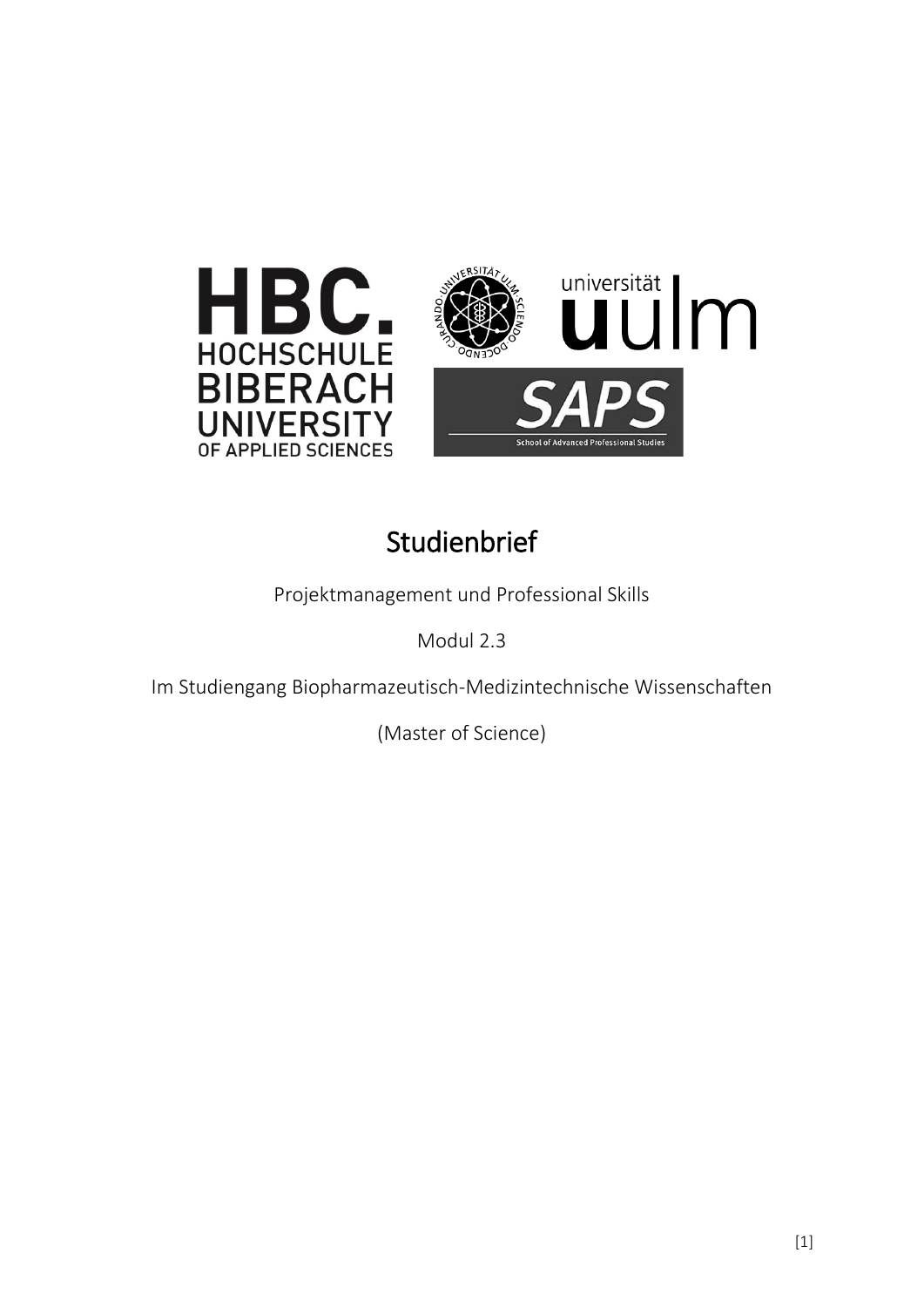| Modulnummer           | 2.3                                                                                                                                                                                                                                                                                                                                                                                                                                                                                                                                                                                                                                                                                                                                                                                                                                                                                                                                                                                                                                                                                  |
|-----------------------|--------------------------------------------------------------------------------------------------------------------------------------------------------------------------------------------------------------------------------------------------------------------------------------------------------------------------------------------------------------------------------------------------------------------------------------------------------------------------------------------------------------------------------------------------------------------------------------------------------------------------------------------------------------------------------------------------------------------------------------------------------------------------------------------------------------------------------------------------------------------------------------------------------------------------------------------------------------------------------------------------------------------------------------------------------------------------------------|
| Modultitel            | Projektmanagement und Professional Skills                                                                                                                                                                                                                                                                                                                                                                                                                                                                                                                                                                                                                                                                                                                                                                                                                                                                                                                                                                                                                                            |
| Leistungspunkte       | 6 ECTS                                                                                                                                                                                                                                                                                                                                                                                                                                                                                                                                                                                                                                                                                                                                                                                                                                                                                                                                                                                                                                                                               |
| Sprache               | Deutsch, Englisch                                                                                                                                                                                                                                                                                                                                                                                                                                                                                                                                                                                                                                                                                                                                                                                                                                                                                                                                                                                                                                                                    |
| Modulverantwortlicher | Dr. Anne Bretschneider                                                                                                                                                                                                                                                                                                                                                                                                                                                                                                                                                                                                                                                                                                                                                                                                                                                                                                                                                                                                                                                               |
| Dozenten              | Dr. Anne Bretschneider                                                                                                                                                                                                                                                                                                                                                                                                                                                                                                                                                                                                                                                                                                                                                                                                                                                                                                                                                                                                                                                               |
|                       | Dr. Klaus Pekari                                                                                                                                                                                                                                                                                                                                                                                                                                                                                                                                                                                                                                                                                                                                                                                                                                                                                                                                                                                                                                                                     |
| Studiengang           | Biopharmazeutisch-Medizintechnische Wissenschaften (M.Sc.)                                                                                                                                                                                                                                                                                                                                                                                                                                                                                                                                                                                                                                                                                                                                                                                                                                                                                                                                                                                                                           |
| Voraussetzungen       | Grundkenntnisse in MS Office (Word/PowerPoint) und Internet-                                                                                                                                                                                                                                                                                                                                                                                                                                                                                                                                                                                                                                                                                                                                                                                                                                                                                                                                                                                                                         |
| (inhaltlich)          | recherchen                                                                                                                                                                                                                                                                                                                                                                                                                                                                                                                                                                                                                                                                                                                                                                                                                                                                                                                                                                                                                                                                           |
| Voraussetzungen       | Keine                                                                                                                                                                                                                                                                                                                                                                                                                                                                                                                                                                                                                                                                                                                                                                                                                                                                                                                                                                                                                                                                                |
| (formal)              |                                                                                                                                                                                                                                                                                                                                                                                                                                                                                                                                                                                                                                                                                                                                                                                                                                                                                                                                                                                                                                                                                      |
| Lernziele             | Das Modul vermittelt die Grundlagen des Wissenschaftlichen<br>Arbeitens. Die Studierende können diese beschreiben und auf ihre<br>eigene Tätigkeit übertrage sowie die zentralen Methoden zum Zeit-<br>und Selbstmanagement erläutern und anwenden. Dabei ist es den<br>Studierenden möglich, eine Methode hinsichtlich ihrer praktischen<br>Funktionalität im eigenen (Berufs-) Alltag zu überprüfen.<br>Verschiedene Modelle zur Führung, Konfliktmanagement und<br>Problemlösetechniken sind den Studierenden geläufig und können<br>von diesen unterschieden werden. Die Studierenden können die<br>Methoden der Präsentation und Gesprächsmoderation umsetzen<br>und auf die Situation abstimmen.<br>Die Zusammenhänge von Führung und sozialem Verhalten im Team<br>sind den Studierenden bekannt und können von diesen beurteilt<br>werden. Die Studierenden können die eigene kommunikative<br>Kompetenz in praktischen Übungen mit Unterstützung der<br>Kommilitonen/Kommilitoninnen erfassen, evaluieren und<br>verbessern. Die Studierenden können eine Strategie für das |
|                       | Selbstmarketing entwickeln und anwenden.                                                                                                                                                                                                                                                                                                                                                                                                                                                                                                                                                                                                                                                                                                                                                                                                                                                                                                                                                                                                                                             |
| Inhalte               | <b>Professional Skills I</b><br>Wissenschaftliches Arbeiten:<br>Literaturrecherche<br>Paper lesen und schreiben<br>Verfassen einer wissenschaftlichen Arbeit<br>DFG-Qualitätskriterien<br>Zitation von Literaturquellen<br>Präsentation und Moderation<br><b>Professional Skills II</b><br>Zeit- und Selbstmanagement, Multitasking<br>Kommunikation und Gesprächsführung<br>Feedback<br>Selbstmarketing (Persönlichkeitsentwicklung)<br>Projektmanagement<br>Führung, Team, Konflikte, Problemlösetechniken<br>Innovation und Kreativität (-stechniken)<br>Datenaufbereitung<br>Projektkoordination                                                                                                                                                                                                                                                                                                                                                                                                                                                                                 |
| Literatur             | Wissenschaftliches Arbeiten: Wissenschaft, Quellen,<br>Artefakte, Organisation, Präsentation; Helmut Balzert,<br>Marion Schröder, Christian Schäfer, 1. Auflage (2008)<br>bzw. 2. Auflage (2011); ISBN: 3937137599                                                                                                                                                                                                                                                                                                                                                                                                                                                                                                                                                                                                                                                                                                                                                                                                                                                                   |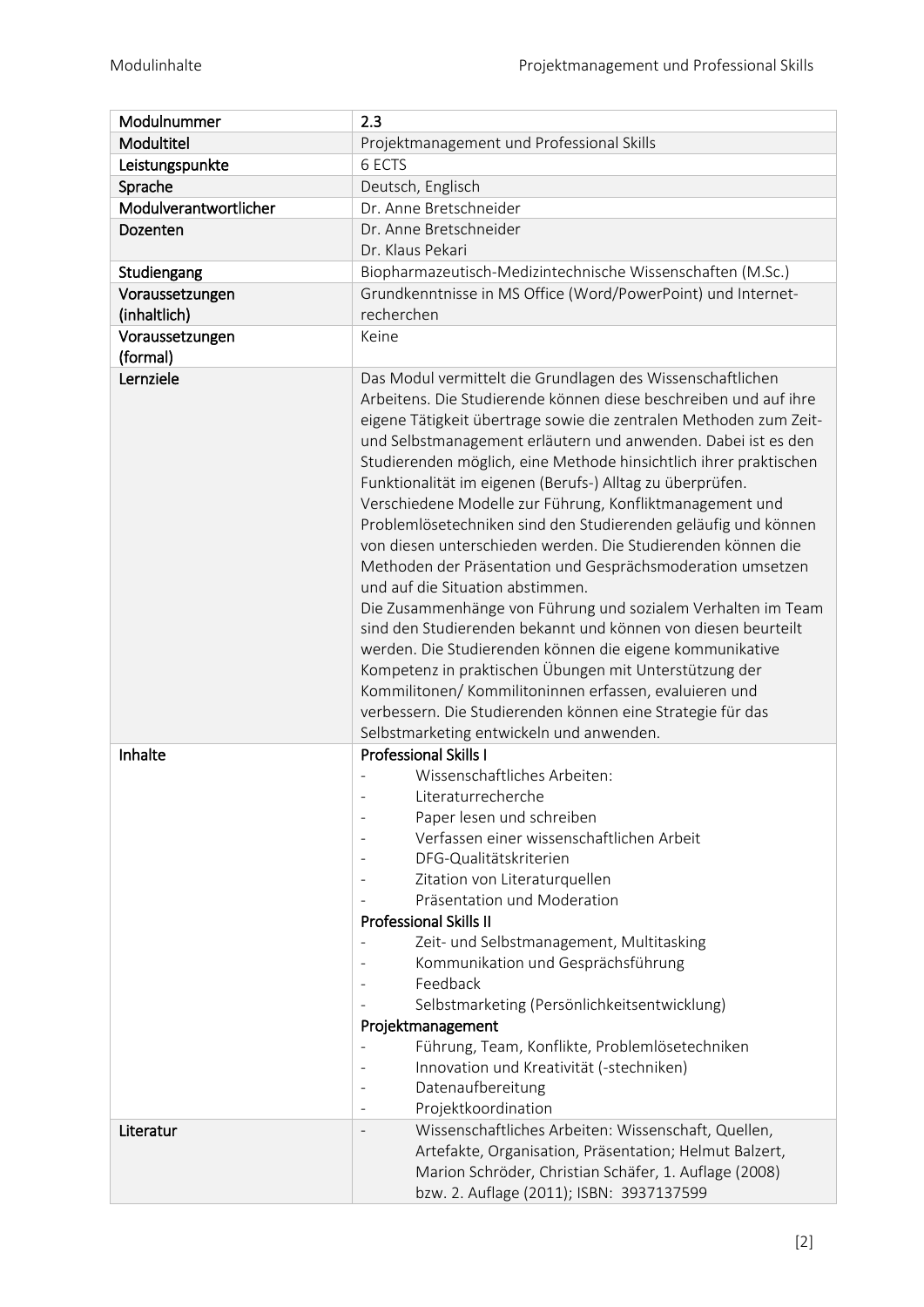|                                       | Schreiben und Publizieren in den<br>Naturwissenschaften; Hans Ebel, Claus Bliefert, Walter<br>Greulich, 2006; ISBN: 3527308024<br>Bachelor-, Master- und Doktorarbeit: Anleitungen für<br>den naturwissenschaftlich-technischen Nachwuchs;<br>Hans Ebel, Claus Bliefert, 2. Auflage (2011); ISBN:<br>3527324771<br>Projektmanagement: "Modernes Projektmanagement:<br>Mit traditionellem, agilem und hybridem Vorgehen<br>zum Erfolg" ISBN 978-3527530489<br>Führung: "Das Ende der Anweisung" ISBN 978-<br>3869367927<br>Personal Skills: "The 7 Habits of Highly Effective<br>People: Powerful Lessons in Personal Change" ISBN<br>978-1476740058 oder auf deutsch: "Die 7 Wege zur<br>Effektivität: Prinzipien für persönlichen und<br>beruflichen<br>Erfolg" ISBN 978-3869368948<br>Feedback: "Führung: Feedback auf Augenhöhe: Wie<br>Sie Ihre Mitarbeiter erreichen und klare Ansagen mit<br>Wertschätzung verbinden (essentials)" ISBN 978-<br>3658157302 |
|---------------------------------------|------------------------------------------------------------------------------------------------------------------------------------------------------------------------------------------------------------------------------------------------------------------------------------------------------------------------------------------------------------------------------------------------------------------------------------------------------------------------------------------------------------------------------------------------------------------------------------------------------------------------------------------------------------------------------------------------------------------------------------------------------------------------------------------------------------------------------------------------------------------------------------------------------------------------------------------------------------------|
| Lehrveranstaltungen<br>und Lehrformen | Präsenzveranstaltungen:<br>mündliche Prüfung<br>E-Learning<br>Online-Sprechstunde<br>Skripte und selbstständige Nachbereitung<br>Summe: 180 h                                                                                                                                                                                                                                                                                                                                                                                                                                                                                                                                                                                                                                                                                                                                                                                                                    |
| Prüfungsform                          | 20 min. Vortrag mit anschließender Diskussion                                                                                                                                                                                                                                                                                                                                                                                                                                                                                                                                                                                                                                                                                                                                                                                                                                                                                                                    |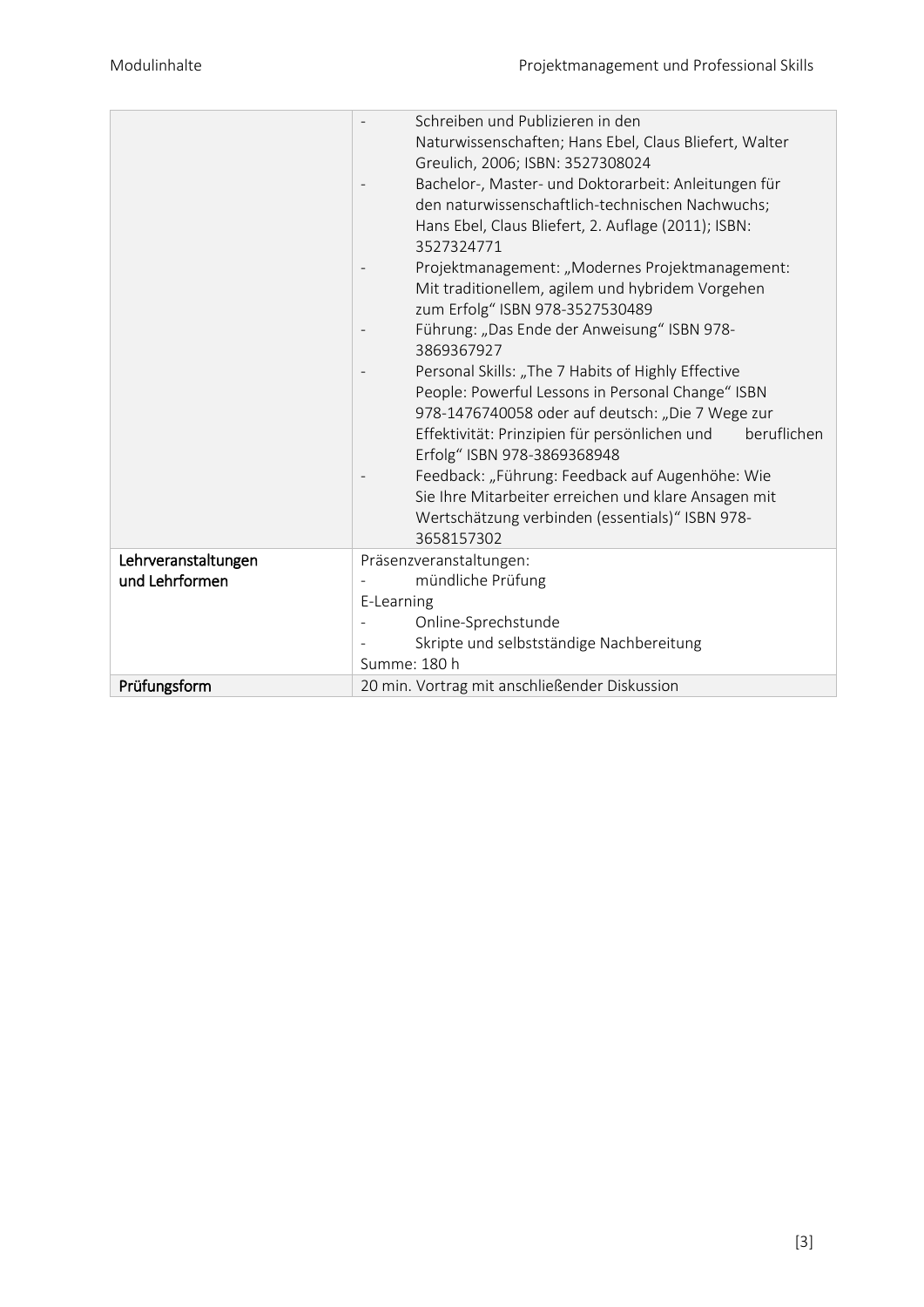According to Cambridge Dictionary a **project** is defined as "a piece of planned work or an activity that is finished over a period of time and intended to achieve a particular purpose". We come into contact with projects in our everyday lives for example when we watch news on organization of a big sport event, or when we make a decision on building our own house.

"A project is temporary in that it has a defined beginning and end in time, and therefore defined scope and resources".<sup>[1](#page-3-0)</sup>

A project is not a routine process since it requires a specific set of actions required to accomplish a unique goal. Therefore, a project may require involvement of persons, who typically do not work together, and at times across multiple locations, or even from various organizations.<sup>[2](#page-3-1)</sup>

Projects in contrast to routine activities are complex and need to deal with uncertainty. Therefore, project management should not be seen as a routine activity for which all steps are easily defined from the beginning until the end. The more complex a project is the more uncertainty can be expected. Project Management Institute (PMI) defines project management as "the application of knowledge, skills, tools, and techniques to project activities to meet the project requirements".<sup>[3](#page-3-2)</sup> The main goal of project management is to bring a structure to a project to increase its probability of success.

Watch the film "What is Project Management?" (mandatory):

Project is a piece of planned work or an activity that is finished over a period of time and intended to achieve a particular purpose. [Cambridge **Dictionary** 

Project Management comprises the application of knowledge, skills, tools, and techniques to project activities to meet the project requirements. [PMI, 2018]

> A Project Manager is someone whose job is to plan a piece of work or activity and organize the work of all the people involved in it. [Cambridge Dictionary]

We can distinguish between three types of project management:<sup>[4](#page-3-3)</sup>

- 1) classic (traditional)
- 2) agile
- 3) hybrid project management

<span id="page-3-0"></span>ł <sup>1</sup> Cf. Project Management Institute (2018a): What is Project Management? Available online at https://www.pmi.org/about/learn-about-pmi/what-is-project-management, checked on 12/5/2018. <sup>2</sup> Cf. Project Management Institute 2018a.

<span id="page-3-2"></span><span id="page-3-1"></span><sup>&</sup>lt;sup>3</sup> Cf. Project Management Institute 2018a.

<span id="page-3-3"></span><sup>4</sup> Cf. Schloß, Bernhard; Botta, Christian (2017): Einführung ins Projektmanagement. Available online at https://fr.linkedin.com/learning/einfuhrung-ins-projektmanagement?trk=course\_title, checked on 12/5/2018.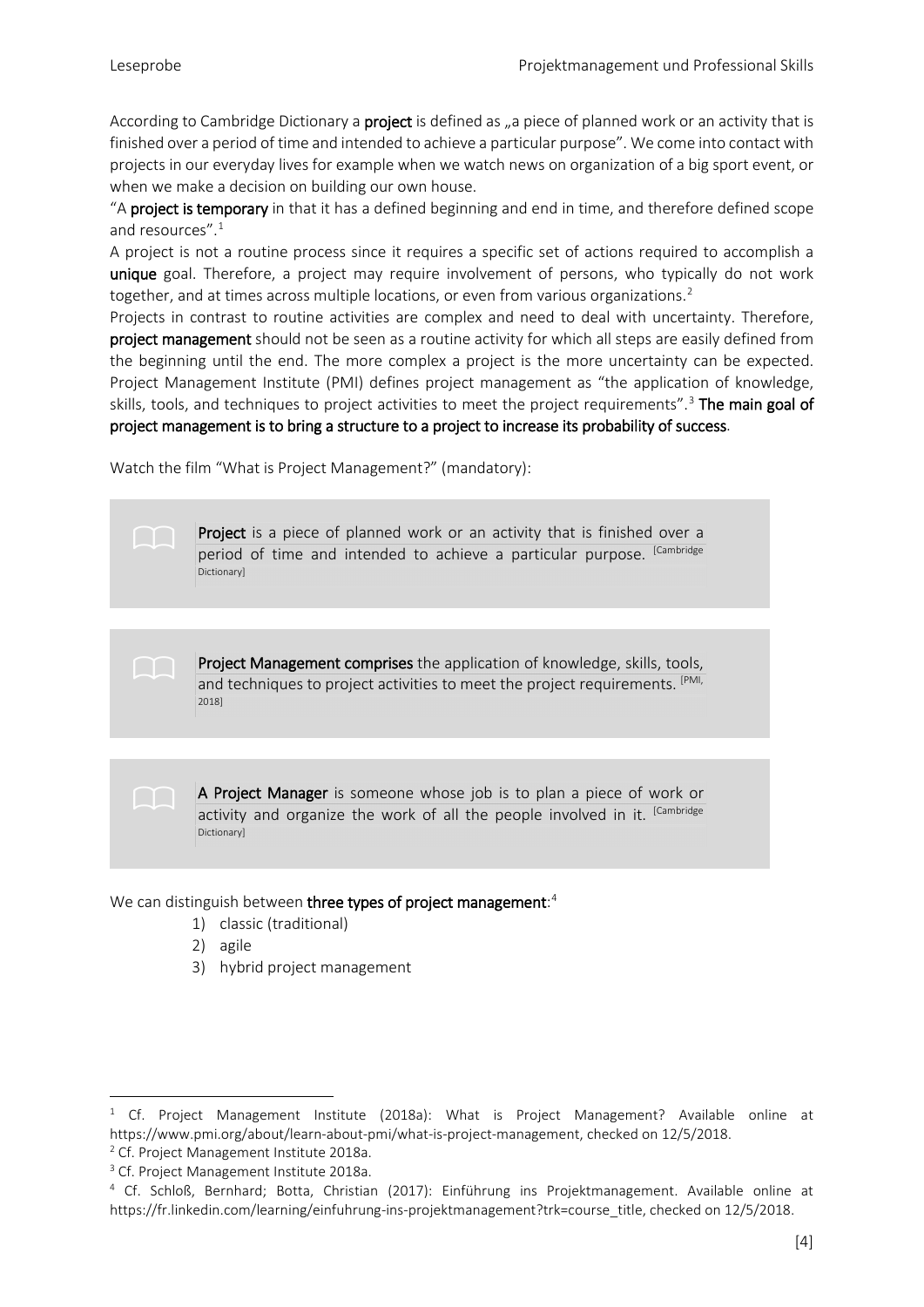Classic project management (PM) (Figure 1) has its roots in the 1940s and was used for the first time by military. Between 1960s and 1980s project management started being used in other areas, for example in construction projects and information technology. Since 1990s small and medium firms began using classical project management methods as well.

The classical PM follows the logic of a linear process where all steps of a project occur sequentially, and it relies on predictable tools and experiences.<sup>[5](#page-4-0)</sup> In this approach it is not expected that requirements change during the course of a project, and therefore the whole project, from the very beginning until the very end, is planned upfront.<sup>[6](#page-4-1)</sup> The fact that the classic PM perceives requirements as fixed features implies that time and costs are recognized as variable features of a project. As a result this type of PM approach is likely to run into budget and timeline issues.<sup>[7](#page-4-2)</sup>

Agile project management (Figure 1) was started being used by the end of 1990 by software developers. The reason for changing style of working with classical to agile PM was the impression that documentation and rules, which were characteristic for classical project management, would negatively affect project timeline. In 2001 seventeen software professionals wrote the Agile Manifesto<sup>[8](#page-4-3)</sup>, which is shown in Table 1.

The agile project management should be more flexible and slimmer than classical PM. Moreover, it does not use standardized processes. The traditional PM gives prominence to scope, cost and duration of a project. Instead, the agile PM gives importance to teamwork, flexibility and partnership with customer.<sup>[9](#page-4-4)</sup> Teams using the agile approach to PM stay in a continuous exchange with their clients and are open to introduce changes to a project plan based on customers' feedback.<sup>[10](#page-4-5)</sup>

The most popular agile frameworks used by software developers are Scrum and Kanban. <sup>[11](#page-4-6)</sup> They are appreciated because they prevent investment of time and energy on aspects of a project prone to change. Moreover, they promote fast decision making. [12](#page-4-7)

To learn more about differences between classic and agile project management, please have a look at the provided links on moodle.

Hybrid project management is a hybrid between classic and agile project management. Hybrid project management is further explained in the links on moodle.

.

<span id="page-4-0"></span>ł <sup>5</sup> Cf. Carr, Kira (2017): Agile Project Management Vs. Traditional Project Management. Available online at https://www.knowledgehut.com/blog/agile/agile-project-management-vs-traditional-project-management, checked on 12/5/2018.

<span id="page-4-1"></span><sup>6</sup> Cf. Carr 2017.

<span id="page-4-2"></span><sup>7</sup> Cf. Carr 2017.

<span id="page-4-3"></span><sup>&</sup>lt;sup>8</sup> Cf. Beck, Kent; Beedle, Mike; van Bennekum, Arie; Cockburn, Alistair; Cunnungham, Ward; Fowler, Martin et al. (2001): Manifesto for Agile Software Development. Available online at https://www.agilealliance.org/agile101/the-agile-manifesto/, checked on 12/5/2018.

<span id="page-4-4"></span><sup>9</sup> Cf. Carr 2017.

<span id="page-4-5"></span><sup>&</sup>lt;sup>10</sup> Cf. Carr 2017.

<span id="page-4-6"></span><sup>11</sup> Cf. Carr 2017.

<span id="page-4-7"></span><sup>12</sup> Cf. Carr 2017.